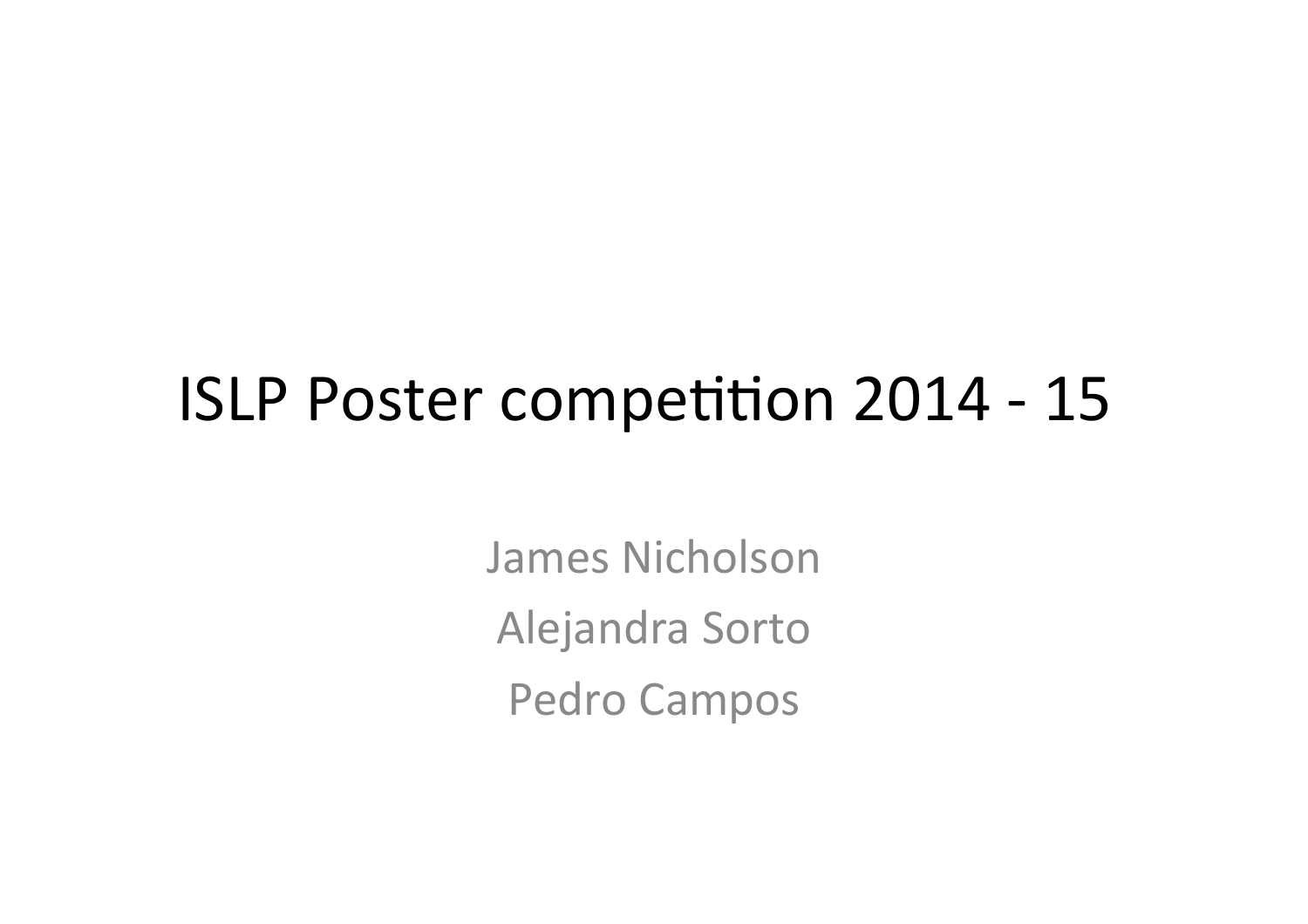# What makes a good poster good?

- Focus on a research question
	- $-$  can be in the title of the poster
	- $-$  can be in the text
	- $-$  the reader should know quickly what it is you feel is important for them to know more about
- Make key messages clear
	- $-$  structure (layout) of the poster is important
	- $-$  use simple language (where possible)
	- $-$  provide evidence and interpretation together; in graphs or tables and commentary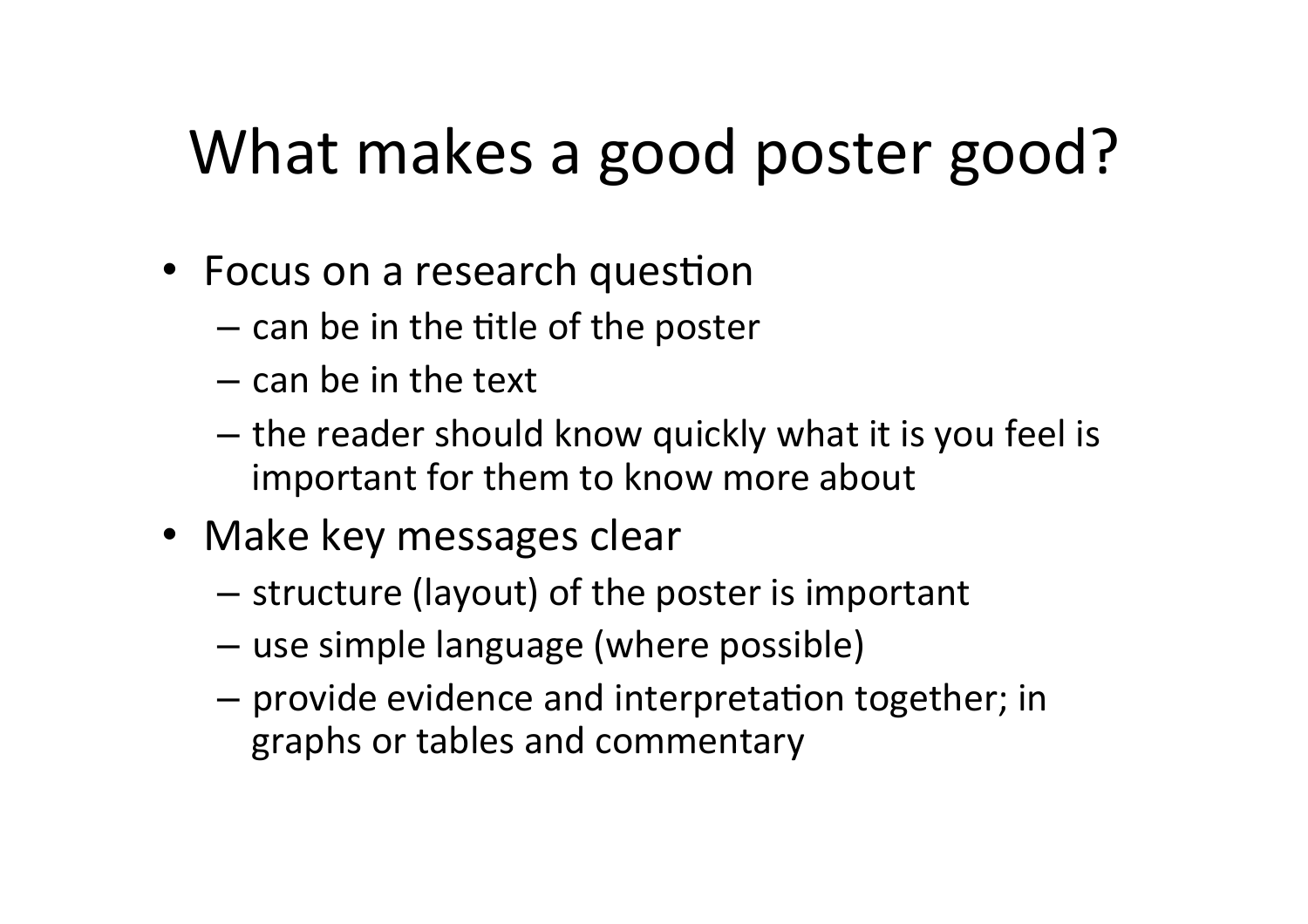#### Research question

- Why have one?
	- $-$  if there is no 'need to know' then a lot of effort could be saved by not producing the poster and no-one reading it!
- Where should it be?
	- $-$  no 'right answer'  $-$  sometimes it is in the poster title, sometimes stated in the text, but in some entries it was not clear what the poster would allow you to say something meaningful about.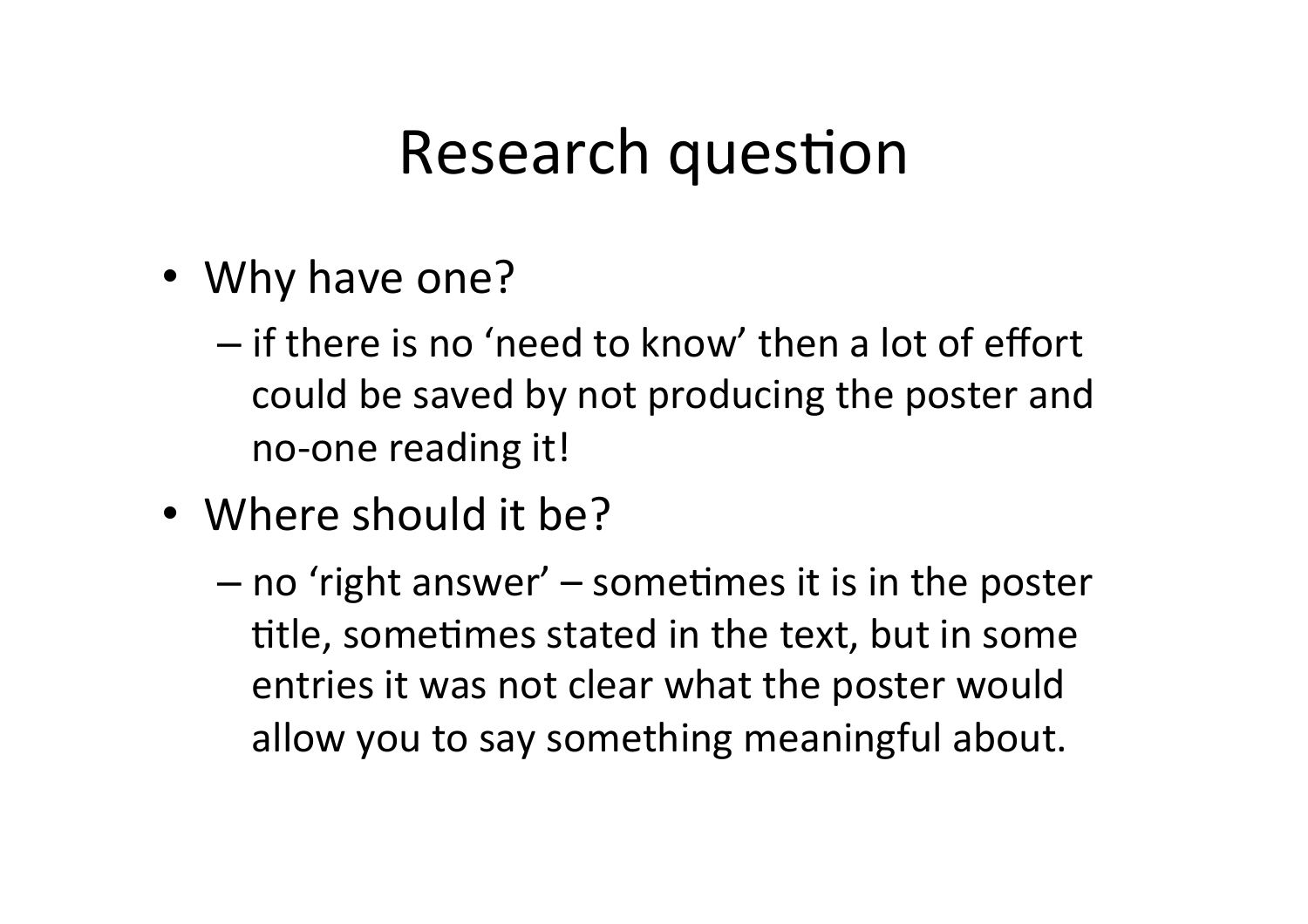## structure (layout) of a poster

- You want people to look at the poster, and then to understand the messages
	- $-$  attract people from a distance  $-$  striking visual aspects (may be the colours, or strong images)
	- detailed content is engaging and interesting
- Things to avoid
	- $-$  too much clutter, text which is in small font and in big blocks (and not in simple language)
	- 'less is more' is the key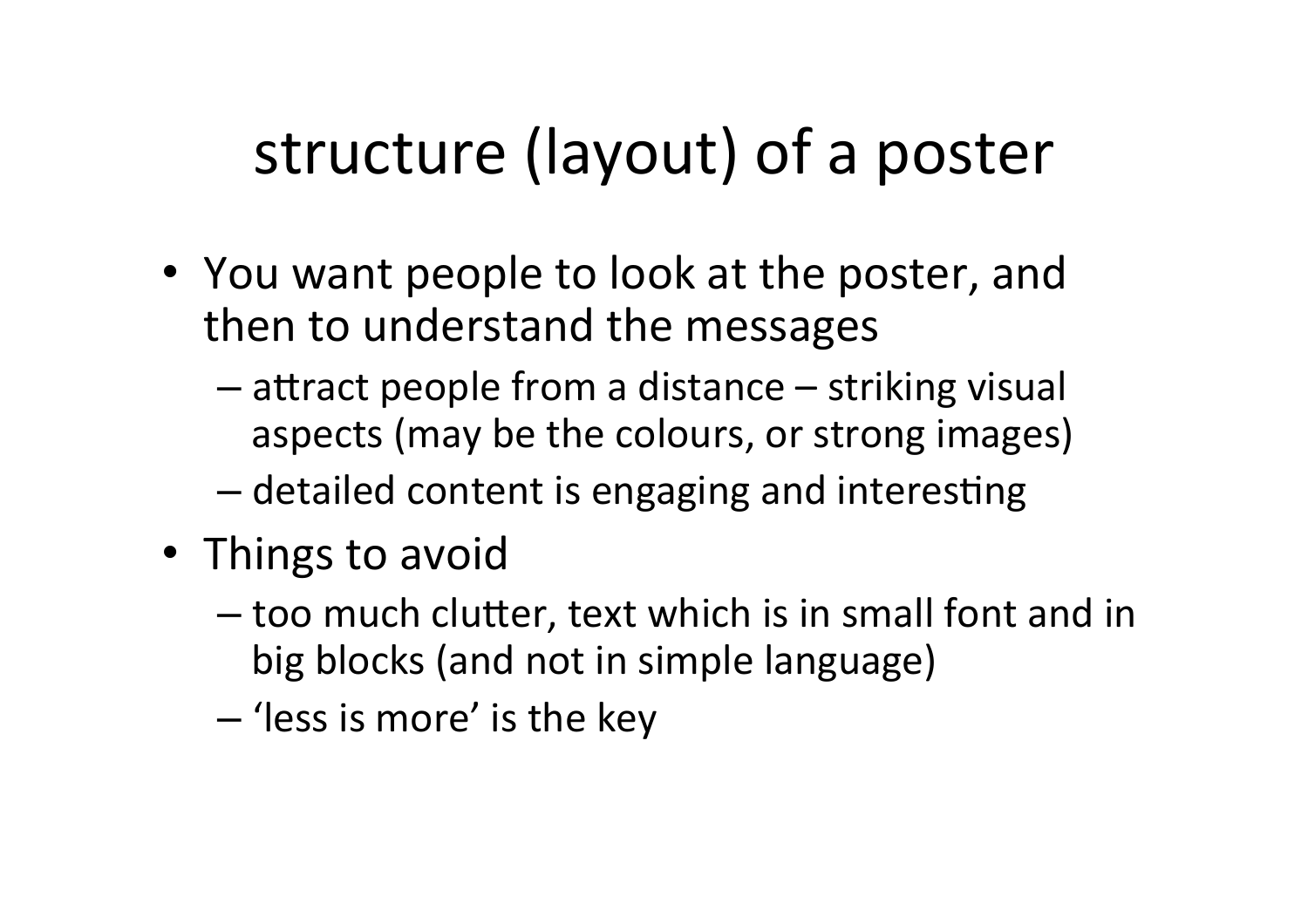#### Content

- Primary or secondary data?
	- $-$  primary data needs clear explanation of how data was collected (including whether some people refused to participate) – so readers can decide how reliable the conclusions are
	- secondary data needs clear referencing, and careful thought about what to use because there is often so much data available now. You also need to 'add value' to already published analysis  $$ not just reproduce someone else's ideas.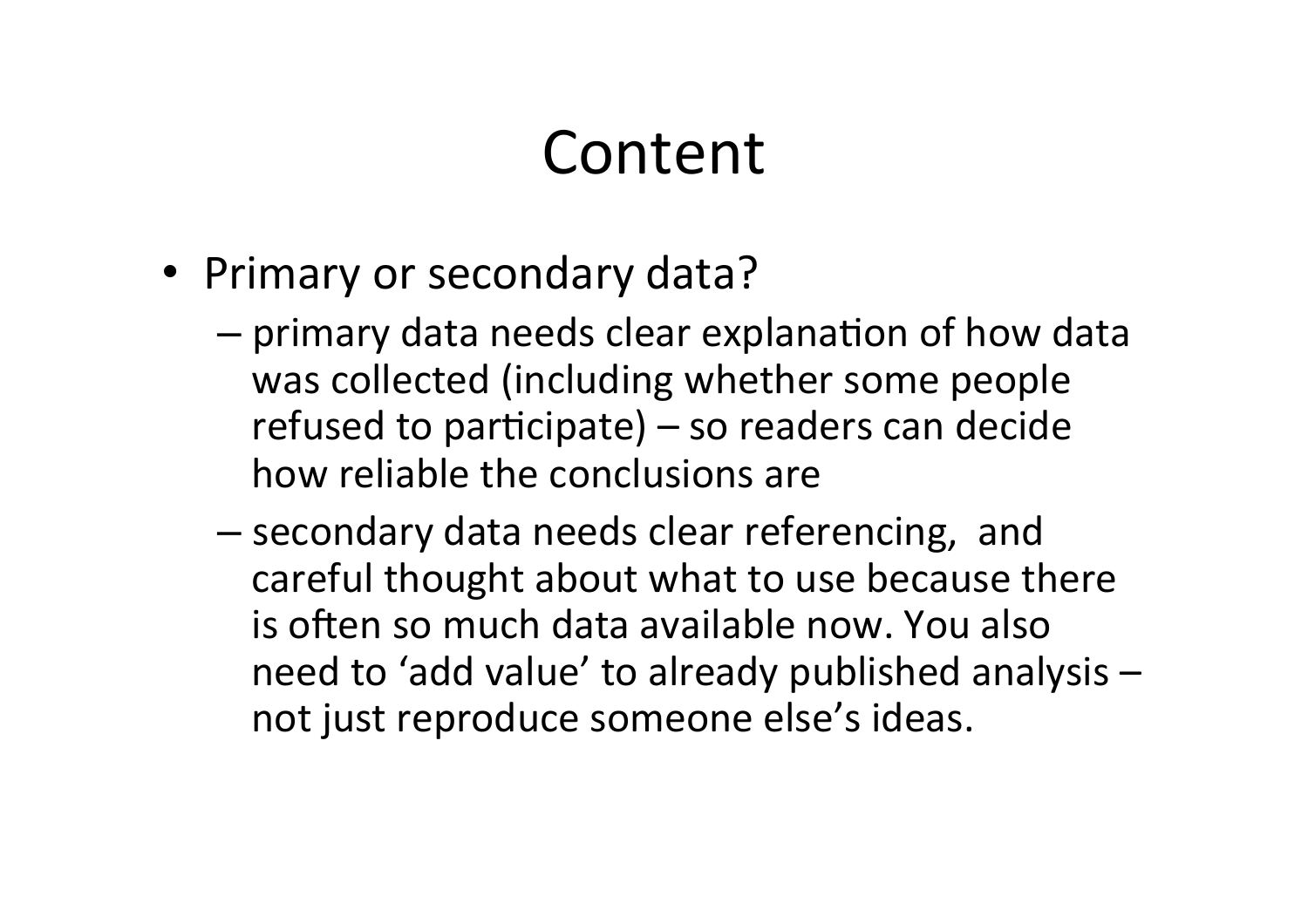### An alternative approach

- Use both primary and secondary
	- $-$  in some contexts it may be possible to make use of secondary data on some of the issues, and also to collect some primary data looking at some specific aspect of the problem chosen in more depth, or more locally.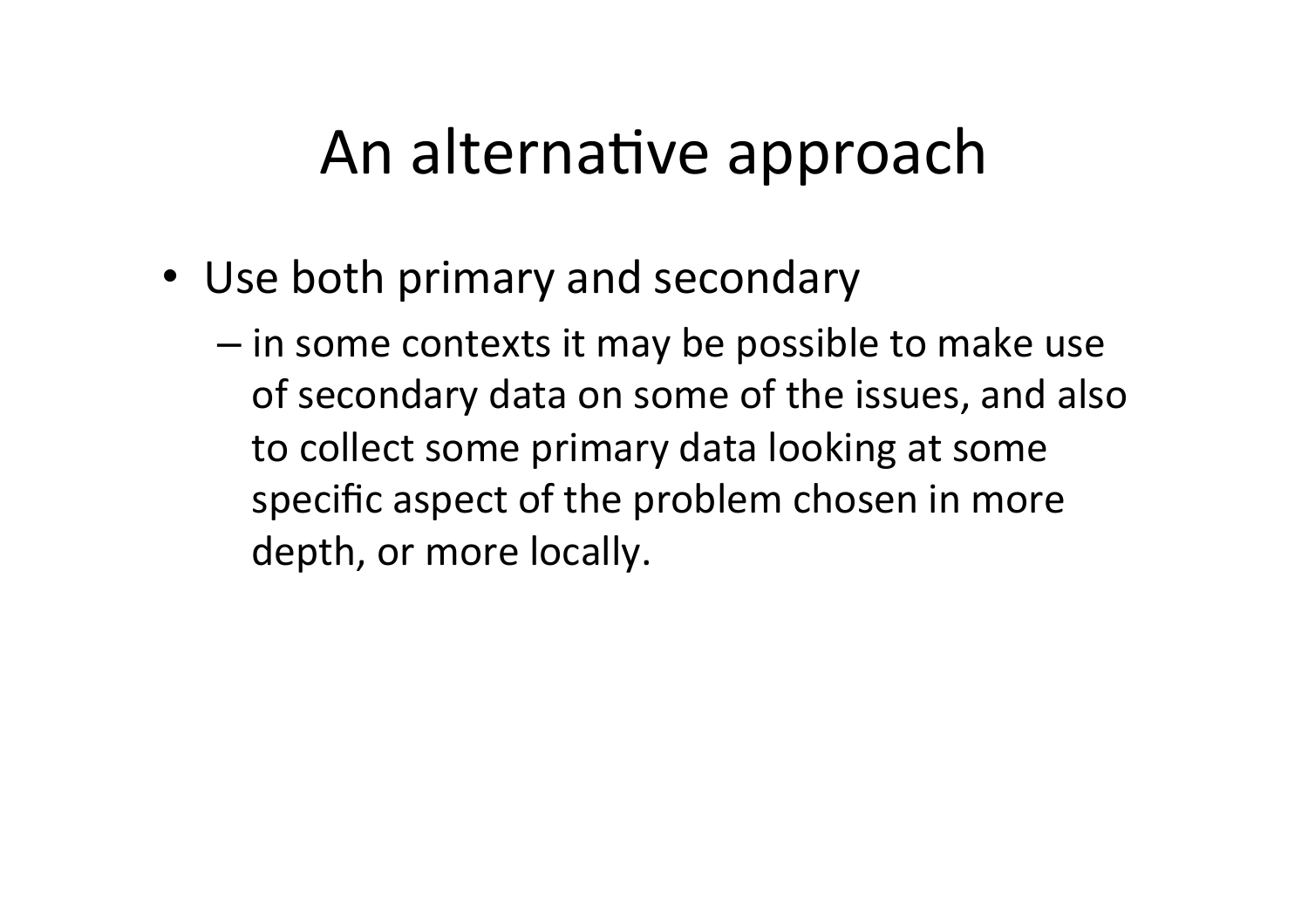## Analysis and representing the data

- Needs to be appropriate
	- $-$  Judges are more concerned with whether it is an appropriate analysis or representation than they are with seeing very sophisticated techniques
	- $-$  the critical thing is communicating the message in the data effectively and often (though not always) that can be done using simple techniques